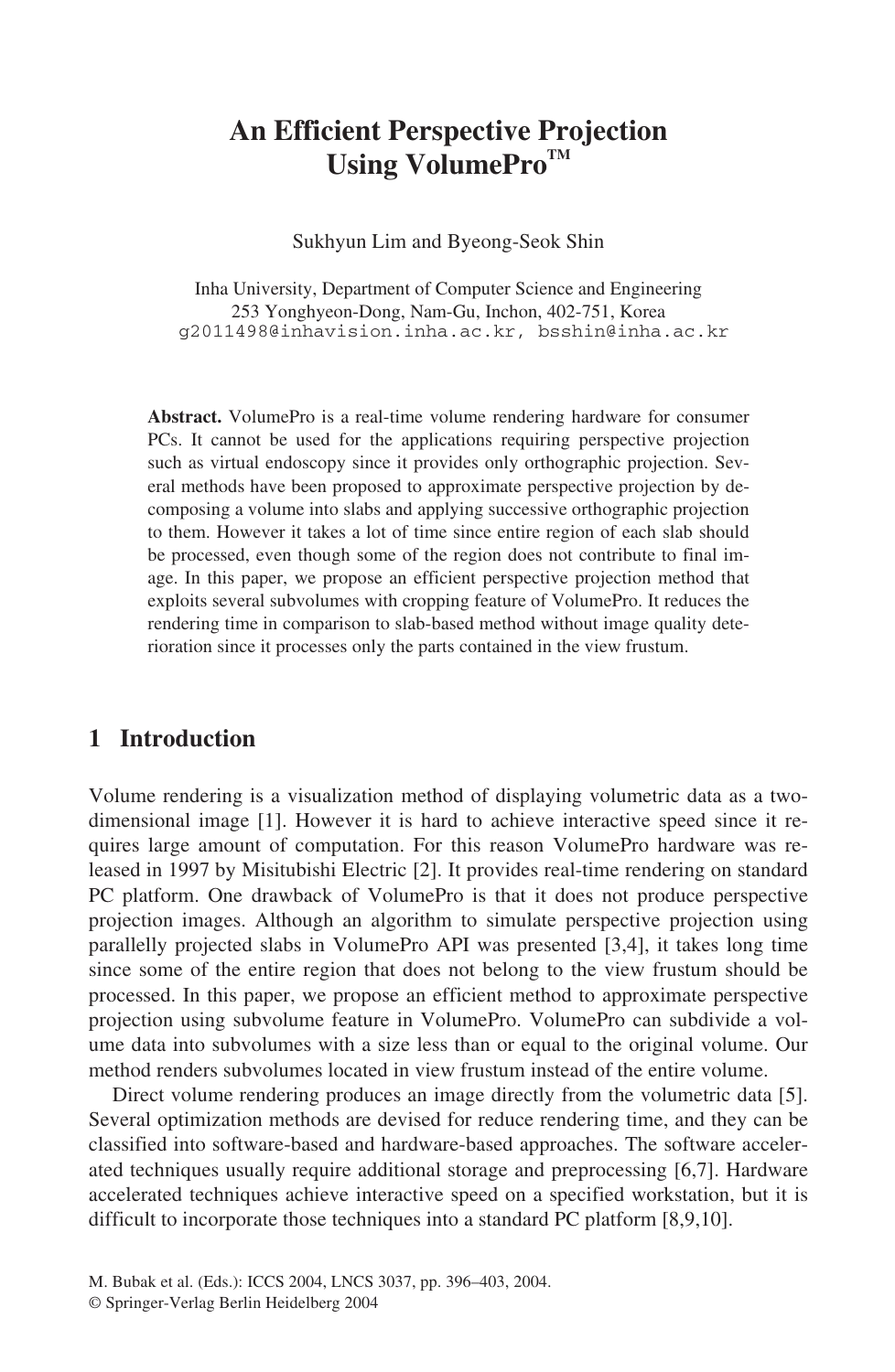397

VolumePro is a hardware implementation of raycasting using shear-warp factorization. It provides real-time rendering (up to 30 fps) with compositing, classification and shading. One drawback of this hardware is that it does not produce perspective projection images. For this reason, some methods to approximate perspective projection from several parallel projected slabs are presented. These methods generate a series of slabs, which are parts of the volume data in-between two cutting planes orthogonal to the viewing direction. Then intermediate images for those slabs are generated, scaled and clipped with regard to FOV(field of view) angle. All of these images are blended to make a final image. This method is efficient when the thickness of slab is properly determined. However processing time may increase since the outside region of view frustum should be rendered for each slab.

In section 2, we briefly review the slab-based method. In section 3, we explain our method that uses subvolume in detail and describe advantages of subvolume method over previously-proposed slab-based method. Also we describe the analysis of our algorithm in comparison to conventional method. Experimental results are presented in section 4. Finally we conclude our work in the last section.

### **2 Projected Slab-Based Algorithm**

VolumePro provides two features to generate partial volumes : a slab and a subvolume. A slab is a part of volume data defined in between two orthogonal planes and a subvolume is a partial volume against entire volume. Figure 1 shows an example of a slab and a subvolume respectively.



Fig. 1. An example of a slab (left) and a subvolume (right)

Figure 2 depicts the rendering process using slabs for approximating perspective projection. At first, we divide an entire volume into consecutive slabs according to viewing condition (figure  $2(a)$ ). We have to specify the plane normal, distance from camera position and thickness to define a slab as shown in figure 3.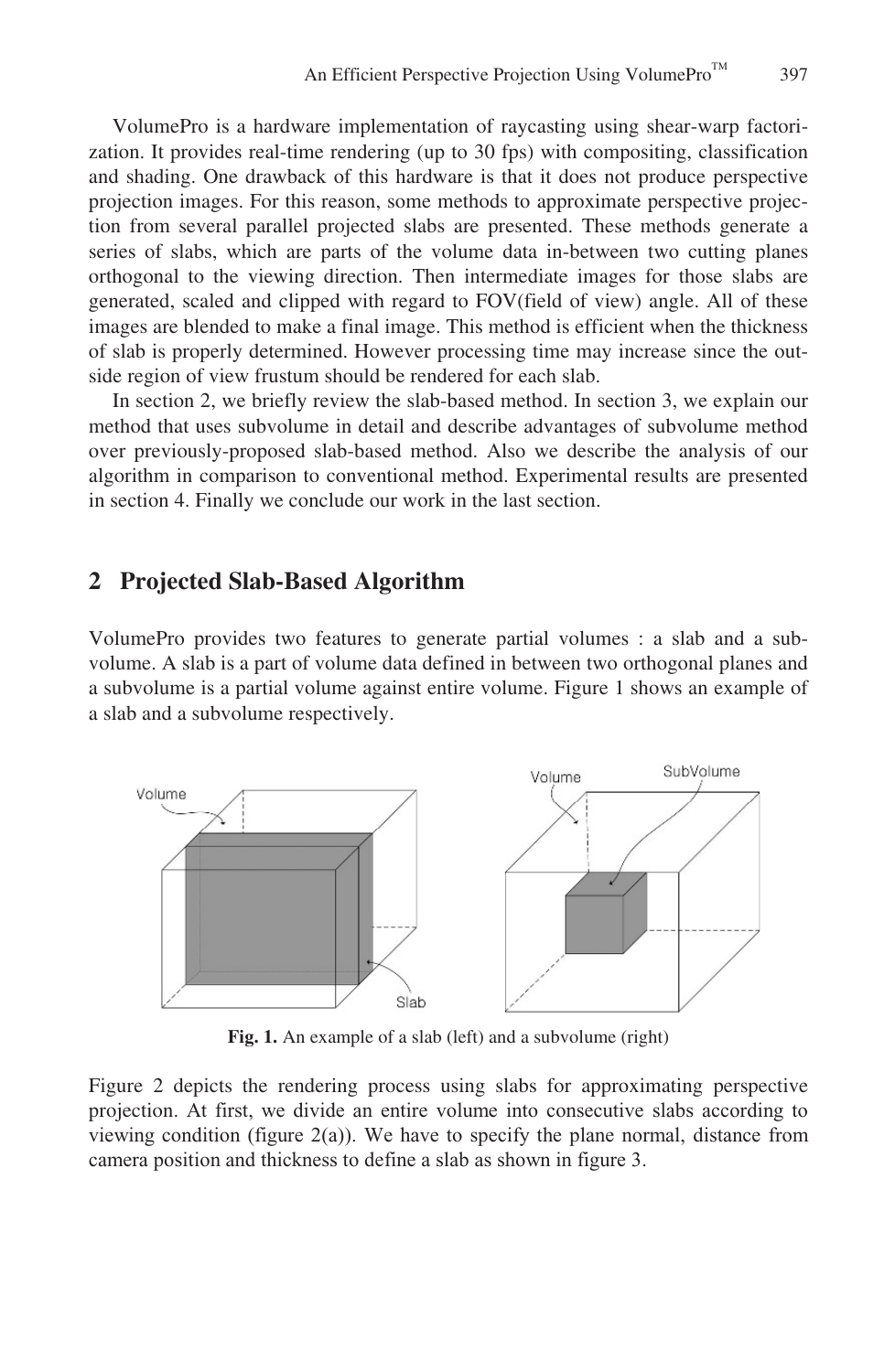



**Fig. 2.** Process of slab-based rendering for approximating perspective projection : (a) subdivide a volume into several slabs (b) make intermediate images for all slabs (c) normalize intermediate images according to distance from view point (d) clip those images against parallel view volume (e) blend the images to generate final image

Create( double *A, B, C, D*, double *Thickness*); (*A, B, C*) is a normal vector *D* is a distance from origin *Thickness* is the distance between the two parallel planes

**Fig. 3.** VolumePro API used to set a slab

Next, intermediate images are generated by orthographic projection in each slab (figure 2(b)). The images are normalized (scaled) considering the distance from camera to corresponding slab (figure 2(c)). The normalized images are clipped against parallel view volume (figure 2(d)) and blended them to make final image using texture blend function in graphics hardware (figure 2(e)).

Figure 4 shows how to operate the slab-based projection algorithm. Let a thickness of *n*-th slab be  $Z_n$  and a distance from camera position to the first slab be  $D_0$ .



**Fig. 4.** Slab-based rendering using VolumePro API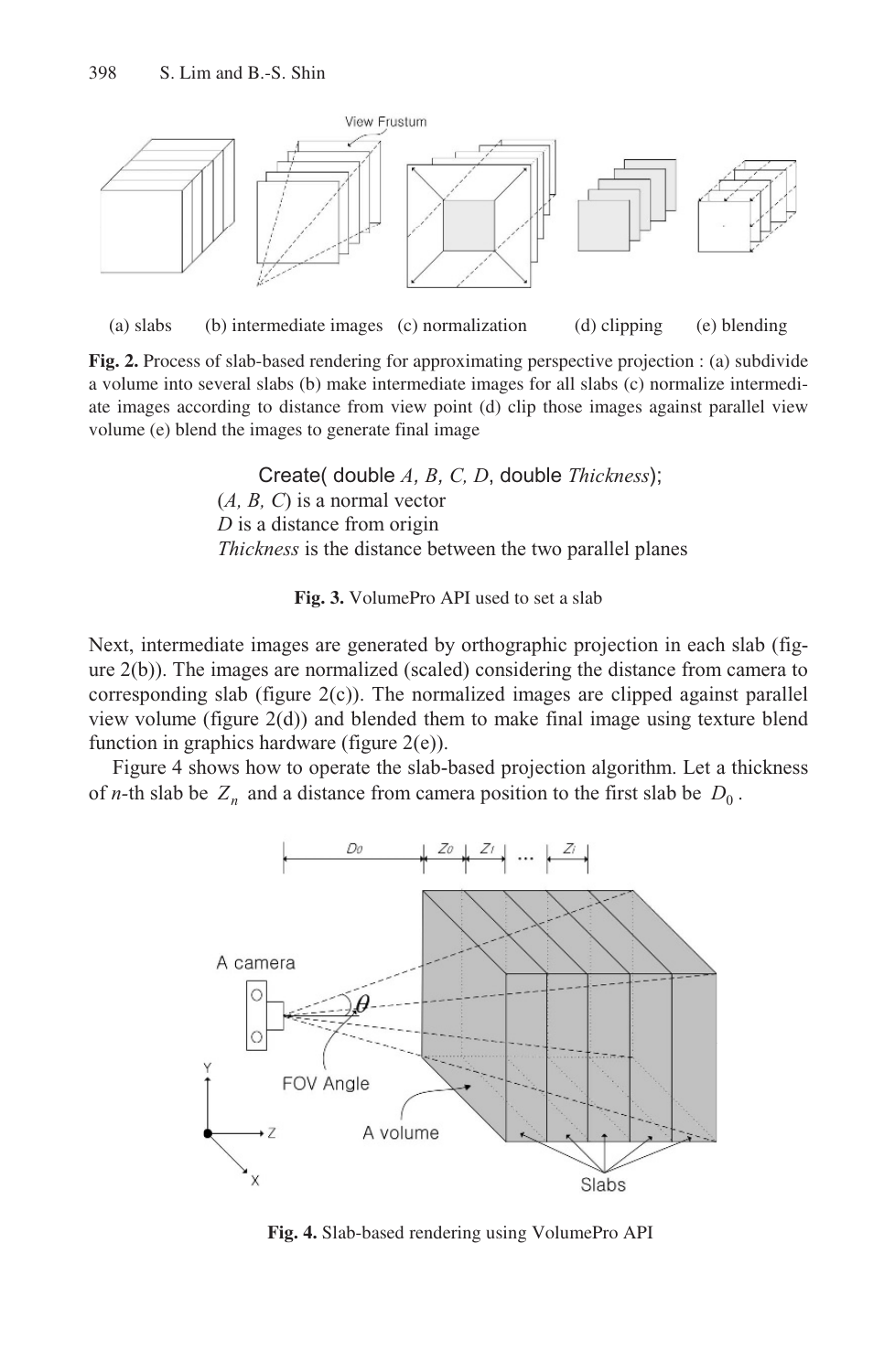## **3 Projected Subvolume-Based Algorithm**

It is possible to set the VOI (volume of interest) region using subvolume feature in VolumePro. Figure 5 illustrates the subvolumes contained in current view frustum where  $Z_n$  is a thickness of *n*-th subvolume.



**Fig. 5.** Subvolume-based rendering using VOI feature in VolumePro

Gray boxes indicate regions of which the voxels are processed and transparent regions are discarded from rendering in figure 5. Therefore rendering time is much shorter than that of slab-based method and the memory for storing intermediate image can be reduced.



(a) subvolumes (b) intermediate images (c) normalization (d) blending

**Fig. 6.** Process of subvolume-based rendering : (a) subdivide a volume into several subvolumes (b) make intermediate images for all subvolumes (c) normalize intermediate images to fit into parallel view volume (d) blend the images to generate final image

Figure 6 shows the rendering steps using subvolume feature. After deciding the camera position and orientation, we make several subvolumes contained in view frustum (figure 6(a)). We can define a subvolume using VLICrop() API of VolumePro API as shown in figure 7.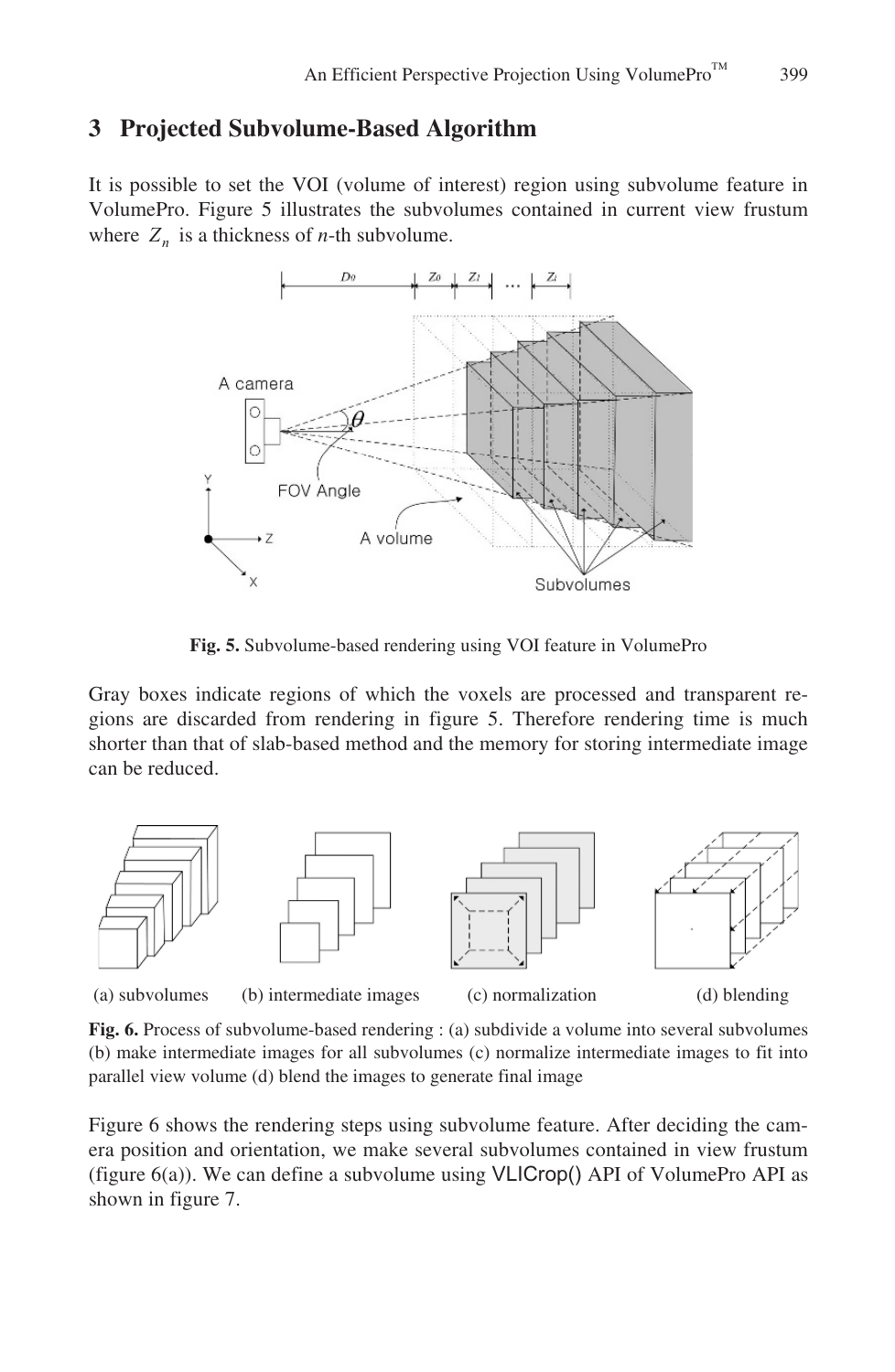VLICrop( double *Xmin, Xmax, Ymin, Ymax, Zmin, Zmax*); (*Xmin, Xmax*), (*Ymin, Ymax*), (*Zmin, Zmax*) are the minimum and maximum values of a subvolume in *x*-, *y*- and *z*-coordinates

#### **Fig. 7.** VolumePro API used to set a subvolume

To specify the minimum and maximum values in principal axes, the distance from camera to *i*-th subvolume  $(D_i)$ , width and height of the subvolume (*Width*<sub>i</sub> and *Height<sub>i</sub>*) should be calculated as shown in Equation (1).  $\Delta Z$ <sub>i</sub> means a thickness of *i*th subvolume.

$$
D_i = D_0 + \sum_{n=0}^{i} \Delta Z_n
$$
  
\n
$$
Width_i = 2 \tan \theta (D_{i-1} + \frac{\Delta Z_i}{2})
$$
  
\n
$$
Height_i = 2 \tan \gamma (D_{i-1} + \frac{\Delta Z_i}{2})
$$
\n(1)

In second step, intermediate images are generated by rendering of subvolumes (figure 6(b)) as shown in Figure 8.



**Fig. 8.** How to generate intermediate image for each subvolume

Next, the intermediate image is normalized according to distance from view point (figure 6(c)). While slab-based method should clip intermediate images against parallel view volume after scaling them, all the pixels in an intermediate image are contributed to final image in our subvolume-based method, so clipping is not necessary. Final image is generated by blend function in graphics hardware just as in slab-based method (figure 6(d)).

When we use slab-based method, rendering time is composed of five components as follows :

$$
T_{slab} = t_{sg}^{sl} + t_{im}^{sl} + t_{no}^{sl} + t_{cl}^{sl} + t_{bl}^{sl} \tag{2}
$$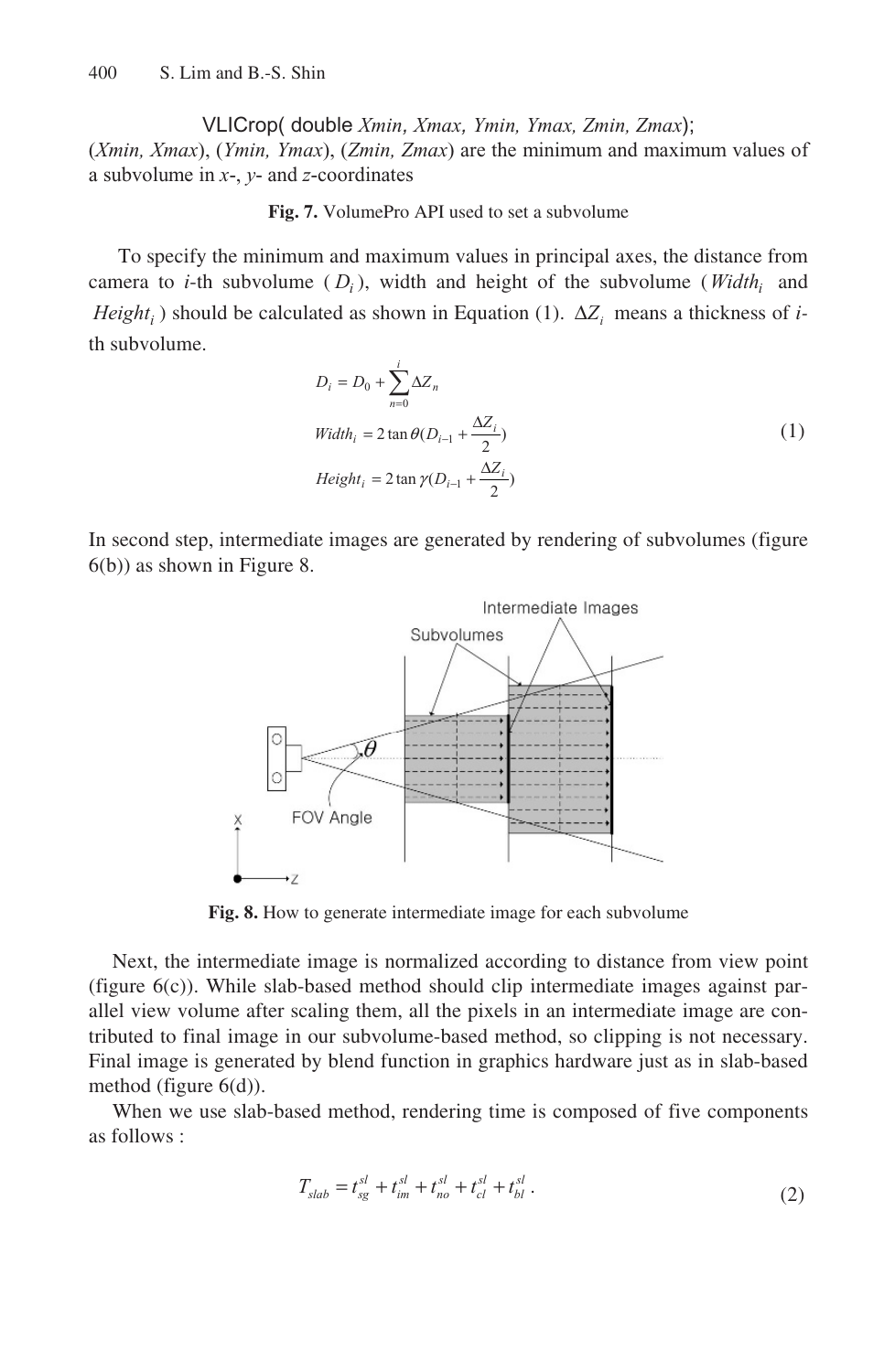where  $t_{sg}^{sl}$ ,  $t_{im}^{sl}$ ,  $t_{co}^{sl}$ ,  $t_{cl}^{sl}$ , and  $t_{bl}^{sl}$  are the time for slab generation, intermediate image generation, normalization, clipping time, and blending. In subvolume-based method, rendering time can be defined as follows :

$$
T_{sub} = t_{sg}^{sv} + t_{im}^{sv} + t_{no}^{sv} + t_{bl}^{sv} \,. \tag{3}
$$

where  $t_{sg}^{sv}$ ,  $t_{im}^{sv}$ ,  $t_{no}^{sv}$ , and  $t_{bl}^{sv}$  are the time for subvolume generation, intermediate image generation, normalization, and blending.

Slab generation cost is almost the same as subvolume generation cost since two functions are performed on VolumePro hardware ( $t_{sg}^{sl} \cdot t_{sg}^{sv}$ ). Intermediate image generation time of slab-based method is longer than that of subvolume-based method since intermediate image using slab-based method is generated not for partial volume but for entire volume  $(t_{im}^{sl} > t_{im}^{sv})$ . Normalization cost of slab-based method is more expensive than that of subvolume-based method since normalization step in slabbased method generates image generated for entire volume ( $t_{no}^{sl} > t_{no}^{sv}$ ). Blending time of slab and subvolume method is the same  $(t_{bl}^{sl} = t_{bl}^{sv})$ . Consequentially, in general, total rendering time of subvolume-based method is less costly than that of slab-based method ( $T_{slab} > T_{sub}$ ).



**Fig. 9.** Comparison of the quality of images rendered by the slab-based method (upper row) and our method (bottom row) in several positions in human colon.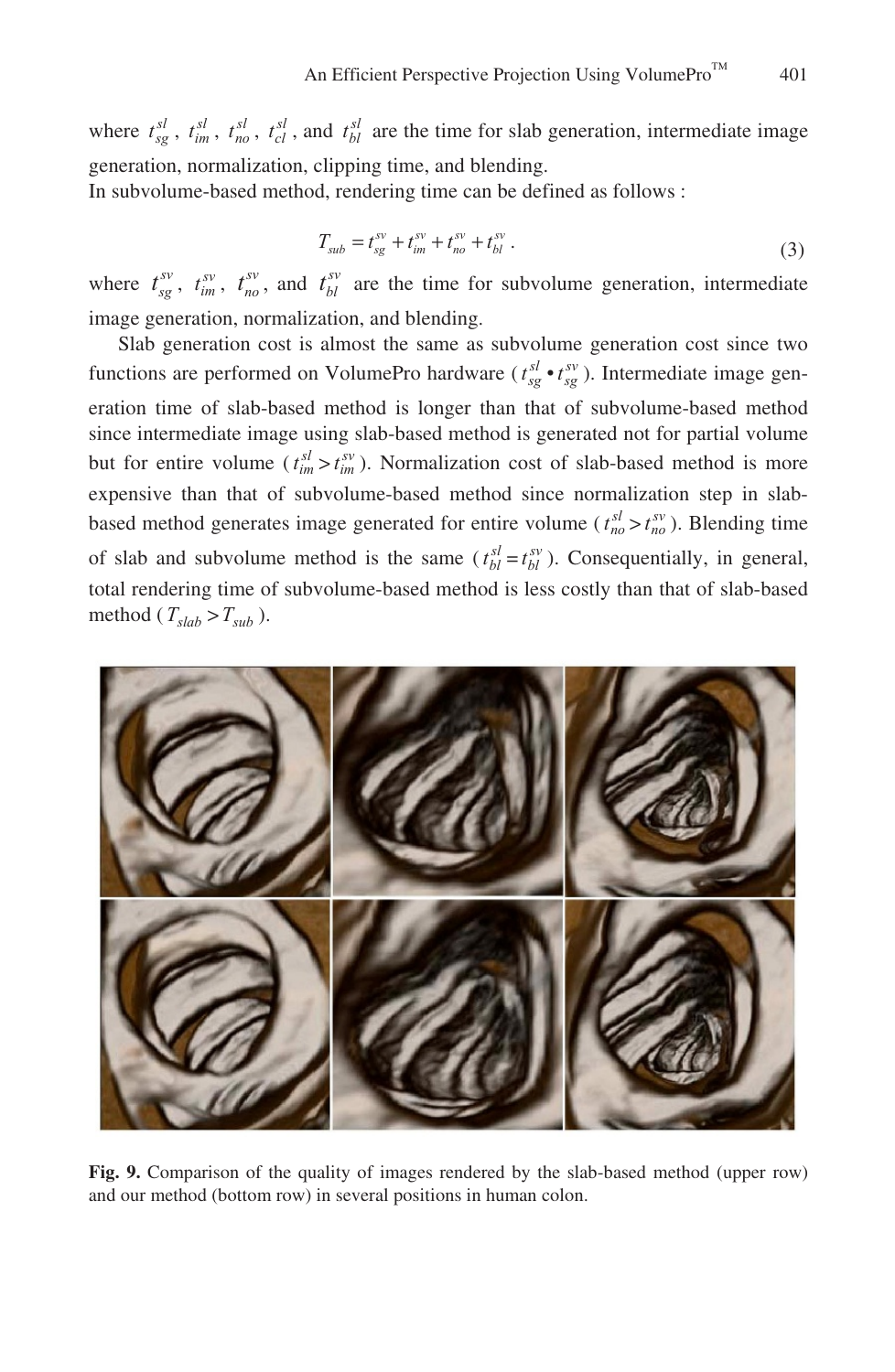## **4 Experimental Results**

We compare the rendering time and image quality of the conventional slab-based method and our method. Both methods were implemented on a 1.7GHz Pentium IV PC with 1GB of main memory. We use VolumePro 500 model with 256MB voxel memory. The volume data used for the experiment is a clinical volume obtained by scanning a human abdomen with resolution  $256 \times 256 \times 256$ .

Figure 9 shows a comparison of the quality of image produced by both methods. The thickness of a slab and a subvolume ( $\Delta Z_i$ ) is 32 voxels, and FOV angles ( $\theta$  and  $\gamma$ ) are 30 degrees. Image resolution is  $400 \times 400$  and it performs two-times supersampling in the *z*-direction. Comparing the images generated by two methods, it is not easy to distinguish image quality.

Table 1 denotes the rendering time to get a final image in both methods. Subvolume-based method is faster than slab-based approach. When we approximated perspective projection by using slabs or subvolumes, the smaller the thickness of slab or subvolume, the more realistic results we can get. However the rendering time is inversely proportional to the thickness. Table 1 shows that the processing time of subvolume-based method is shorter than that of slab-based method in any cases. However the difference of rendering time in-between two method becomes smaller as the thickness decreases. Therefore we have to choose appropriate value of thickness. According to experimental results, the thickness of 20~90 voxels is a proper selection to approximated perspective projection.

| Thickness(voxels)<br>Method  | 256  | 120  | 90   | 70   | 60                          | 40    |
|------------------------------|------|------|------|------|-----------------------------|-------|
| A. Slab-based<br>(msec)      | 117  | 156  | 167  | 197  | 234                         | 313   |
| B. Subvolume-based<br>(msec) | 47   | 78   | 117  | 153  | 198                         | 280   |
| $B/A$ $(\%)$                 | 59.9 | 50.1 | 29.8 | 22.3 | 15.4                        | 10.5  |
|                              |      |      |      |      |                             |       |
|                              |      |      |      |      |                             |       |
| Thickness(voxels)<br>Method  | 30   | 20   | 10   | 5    | $\mathcal{D}_{\mathcal{L}}$ | 1     |
| A. Slab-based<br>(msec)      | 392  | 553  | 1063 | 2086 | 5128                        | 10124 |
| B. Subvolume-based<br>(msec) | 353  | 514  | 1020 | 2042 | 5081                        | 10063 |

**Table 1.** Comparison of rendering time (FOV angle =  $20^{\circ}$ ).